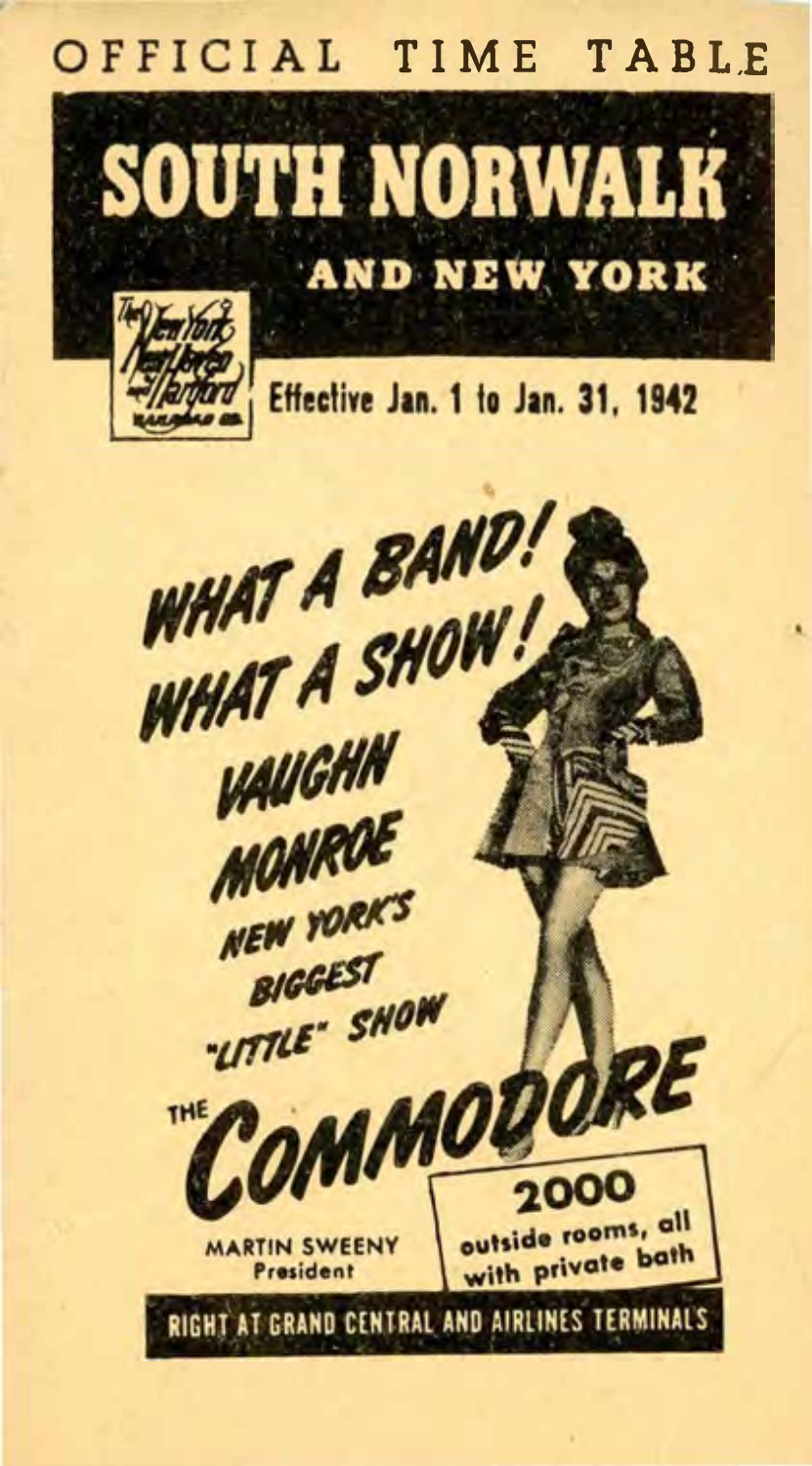### **SOUTH NORWALK to NEW YORK**

**Yours** 

Regularly.

Train Scheduler, Cat-

| All trains run Daily (including Sundays) unless otherwise noted.<br>All trains stop at 125th Street Station except those marked "X"<br>which do not stop. All trains arrive upper level except those marked. |                 |                |                                                                                                                       |  |  |  |  |
|--------------------------------------------------------------------------------------------------------------------------------------------------------------------------------------------------------------|-----------------|----------------|-----------------------------------------------------------------------------------------------------------------------|--|--|--|--|
| Loave<br>South                                                                                                                                                                                               |                 | Due<br>New     | HOL"A" Jan. 1 & Feb 23<br><b>HOL"B" Jan 1, Feb 12,23</b>                                                              |  |  |  |  |
| Norwalk                                                                                                                                                                                                      |                 | Yerk           |                                                                                                                       |  |  |  |  |
| A.M.<br>2:42                                                                                                                                                                                                 | Exp.            | A.M.<br>3:55   |                                                                                                                       |  |  |  |  |
| 3:42                                                                                                                                                                                                         | Exp.            | 5:00           | Mondays only<br>Daily except Mondays                                                                                  |  |  |  |  |
| 6:00                                                                                                                                                                                                         | Exp.            | 7:10           | Daily except Sundays                                                                                                  |  |  |  |  |
| 6:24<br>6:46                                                                                                                                                                                                 | Exp.<br>L. Ex.  | 7:33<br>7:55   | Daily<br>Daily except Sundays and Holidays A                                                                          |  |  |  |  |
| 7:22                                                                                                                                                                                                         | Exp.            | 8:20           | Daily except Sundays and Holidays A                                                                                   |  |  |  |  |
| 7:25<br>7:47                                                                                                                                                                                                 | L.Ex.<br>Exp.   | 8:40<br>8:46   | Daily except Sundays and Holidays A<br>Daily except Sundays and Holidays A.<br>Has<br>Counter Car. (Serves Breakfast) |  |  |  |  |
| 7:47                                                                                                                                                                                                         | L.Ex.           | 8:53           | Holidays A only                                                                                                       |  |  |  |  |
| 8:04<br>8:17                                                                                                                                                                                                 | L. Ex.          | 9:12           | Daily except Sundays and Holidays A                                                                                   |  |  |  |  |
| 8:30                                                                                                                                                                                                         | Exp.<br>Exp.    | 9:14<br>9:38   | Daily except Sundays and Holidays A<br>Daily except Sundays and Holidays A                                            |  |  |  |  |
| 8:45                                                                                                                                                                                                         | Exp.<br>L. Ex.  | 9:45           | Sundays only                                                                                                          |  |  |  |  |
| 8:56                                                                                                                                                                                                         |                 | 10:02<br>10:15 | Daily except Sundays and Holidays A                                                                                   |  |  |  |  |
| 9:16<br>9:20                                                                                                                                                                                                 | Exp.<br>L.Ex.   | 10.26          | Daily except Sundays and Holidays A<br>Holidays A only                                                                |  |  |  |  |
| 9:47                                                                                                                                                                                                         | L. Ex.          | 10:50          | Daily except Sundays                                                                                                  |  |  |  |  |
| 10:07                                                                                                                                                                                                        | Exp.            | 11:02          | Sundays only                                                                                                          |  |  |  |  |
| 10:36<br>10:41                                                                                                                                                                                               | Exp.<br>Exp.    | 11:35<br>11:38 | Daily exc. Sun. Has Broiler Buffet Par. Car<br>Daily. Has Parlor Car.                                                 |  |  |  |  |
| 12:05                                                                                                                                                                                                        | Exp.            | 1:10           | Daily except Sundays                                                                                                  |  |  |  |  |
| 12:50<br>1:14                                                                                                                                                                                                | Exp.<br>Exp.    | 1:50<br>2:12   | Daily.<br>Has Parlor and Dining Car<br>X-Sundays only. Arrives Penn. Sta.<br><b>Has</b><br>Parlor and Dining Car      |  |  |  |  |
| 2:05                                                                                                                                                                                                         | Exp.            | 3:05           | Daily except Sundays                                                                                                  |  |  |  |  |
| 3:12                                                                                                                                                                                                         | Exp.            | 4:10           | Sundays only. Has P<br>Daily except Sundays<br>Has Parlor Car                                                         |  |  |  |  |
| 3:17<br>4:09                                                                                                                                                                                                 | Exp.<br>Exp.    | 4:17<br>5:12   | X—Daily. Arr. Pa. Sta. Has Plr. & Din'g Car                                                                           |  |  |  |  |
| 4:50                                                                                                                                                                                                         | Exp.            | 5:50           | Daily.                                                                                                                |  |  |  |  |
| 5:08                                                                                                                                                                                                         | Exp.            | 6:04           | Daily exc. Sundays.                                                                                                   |  |  |  |  |
| 3:32<br>5:37                                                                                                                                                                                                 | Local<br>Exp.   | 7:20<br>6:35   | Daily except Sundays<br>Daily except Sun. Has Parlor and Grill Car                                                    |  |  |  |  |
| 5:57                                                                                                                                                                                                         | Exp.            | 6:55           | Has Parlor and Grill Car<br>Daily.                                                                                    |  |  |  |  |
| 8:15<br>6:40                                                                                                                                                                                                 | Local<br>L. Ex. | 7:45<br>7:42   | Lower Level-Daily exc. Sundays & Hol. A<br>Daily Ex. Sun.                                                             |  |  |  |  |
| 6:56                                                                                                                                                                                                         | Exp.            | 7:55           | Daily. Has Parlor and Grill Car                                                                                       |  |  |  |  |
| 7:00                                                                                                                                                                                                         | Exp.            | 8:00           | Sundays only, exc. Feb. 22                                                                                            |  |  |  |  |
| 7:18                                                                                                                                                                                                         | <b>Local</b>    | 8:40           | Lower Level-Daily except Saturdays and<br><b>Sundays and Holidays A</b>                                               |  |  |  |  |
| 7:56                                                                                                                                                                                                         | L. Ex.          | 9:00           | Sundays only Also runs<br>Jan. 1 and Feb. 23                                                                          |  |  |  |  |
| 8:18                                                                                                                                                                                                         | Local           | 9:40           | Lower Level.-Daily exc. Sat. & Sun. and<br>Holidays A                                                                 |  |  |  |  |
| 8:47<br>9:10                                                                                                                                                                                                 | Exp.<br>Exp.    | 9:45<br>10:05  | Daily. Has Parlor and Dining Car<br>Has Plr. & Din. Car.<br>Sun. only.                                                |  |  |  |  |
| 9:39                                                                                                                                                                                                         | Exp.            | 10:40          | Also runs Feb. 23<br>Daily except Sundays. Has Plr. & Grill Car                                                       |  |  |  |  |
| 10:16                                                                                                                                                                                                        | Exp.            | 11:18          | Sundays only                                                                                                          |  |  |  |  |
| 10:20                                                                                                                                                                                                        | Exp.            | 11:26          | Runs Holidays A only                                                                                                  |  |  |  |  |
| 11:16<br>11:23                                                                                                                                                                                               | Exp.<br>Exp.    | 12:17<br>12:23 | Saturdays only.<br>Sundays & Hol. A only. Has Parlor Car.                                                             |  |  |  |  |
| 11:20                                                                                                                                                                                                        | Exp.            | 12:38          | Daily exc. Sat. and Sun. and Holidays A                                                                               |  |  |  |  |
| 11:58                                                                                                                                                                                                        |                 | L. Exp. 1:00   | Sundays night- only Lower Level                                                                                       |  |  |  |  |
| P.M.                                                                                                                                                                                                         |                 | A.M.           |                                                                                                                       |  |  |  |  |

Subject to change without n tice.

Not responsible for errors.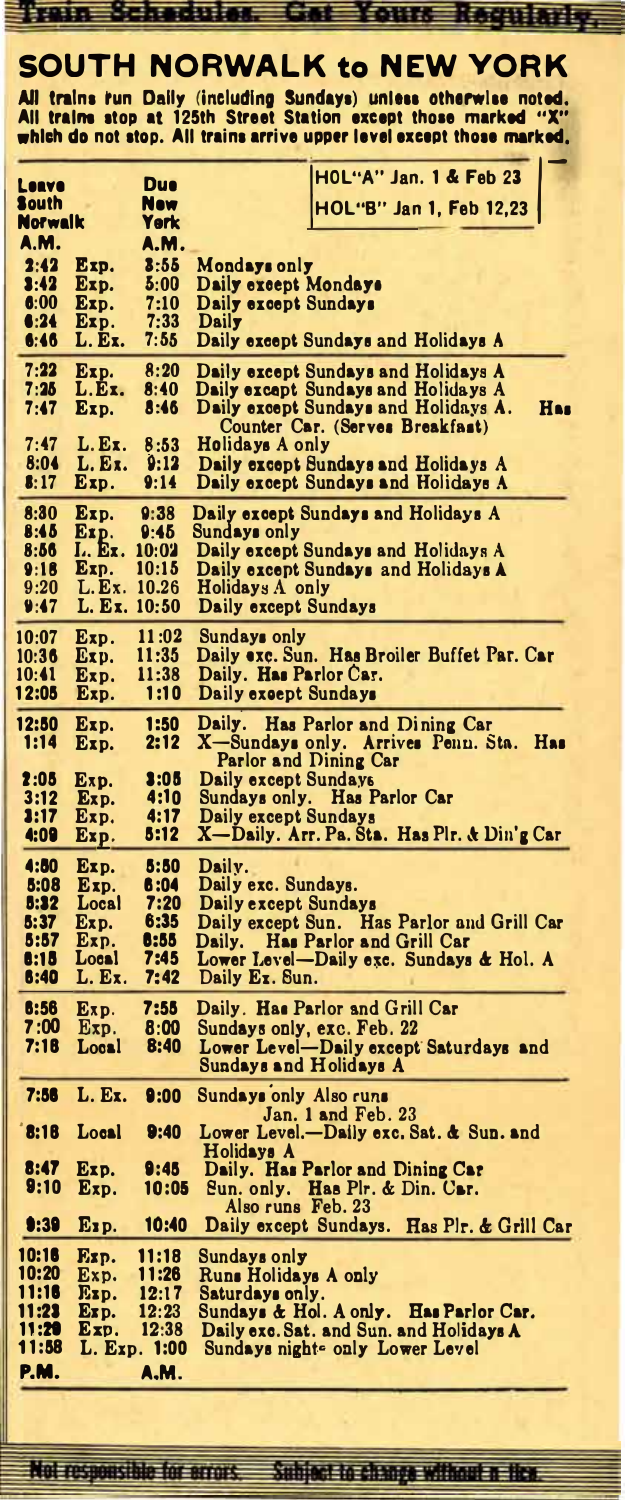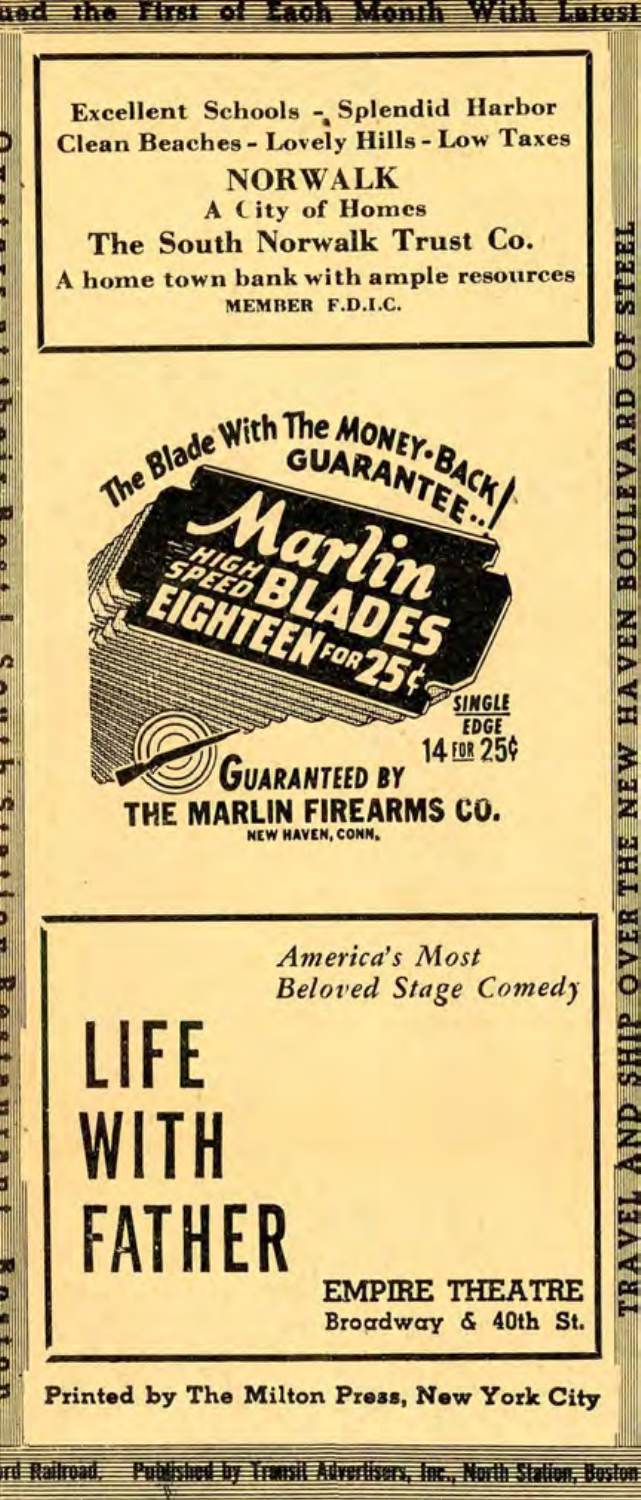#### **NEW YORK to SOUTH NORWALK**

and Ŧщ

These Timelables Are Revised

All trains run Daily (including Sundays) unless otherwise noted. All trains stop at 125th Street Station except those marked "'X" which do not stop. All trains leave from upper level except those<br>marked. <br>Leave Due **HOL'"A" Jan. 1 & Feb 23** 

| Leave          | <b>Due</b>           |                        |                                        | HOL"A" Jan. 1 & Feb 23                                                                 |  |  |
|----------------|----------------------|------------------------|----------------------------------------|----------------------------------------------------------------------------------------|--|--|
| <b>New</b>     |                      | <b>South</b>           |                                        | <b>HOL"B" Jan 1, Feb 12,23</b>                                                         |  |  |
| York<br>A.M.   |                      | <b>Norwalk</b><br>A.M. |                                        |                                                                                        |  |  |
| 12:10          | Exp.                 | 1:14                   | Sundays only                           |                                                                                        |  |  |
| 12:45<br>1:10  | Exp.                 | 1:42<br>2:06           | X-Daily except Sundays                 |                                                                                        |  |  |
| 3:45           | Exp.<br>Local        | 6:14                   | X-Sundays only<br>X-Daily exc. Sundays |                                                                                        |  |  |
| 6:00           | L. Ex.               | 7:08                   |                                        | Daily except Sundays and Holidays A                                                    |  |  |
| 7:00           | L. Ex.               | 8:07                   | Daily.                                 | Has Grill Car                                                                          |  |  |
| 7:55<br>8:15   | Exp.<br>L. Ex.       | 8:54<br>9:15           | Sundays only                           | Daily except Sundays.                                                                  |  |  |
| 8:30           | Exp.                 | 9.29                   | Daily                                  |                                                                                        |  |  |
| 9:30           | Exp.                 | 10:32                  | Daily                                  |                                                                                        |  |  |
| 9:45<br>10:30  | Exp.<br>Exp.         | 10:45<br>11:30         | Daily                                  | Daily. Has Parlor Car: Leaves Penn Station                                             |  |  |
| 11:30          | Exp.                 | 12:31                  | Daily                                  |                                                                                        |  |  |
| 12:30          | Exp.                 | 1:30                   |                                        | Daily exc. Sun. Has Counter Car Sat. only<br>(Serves light lunch-refreshments)         |  |  |
| 12:45          | Exp.                 | 1:45                   |                                        | Saturdays only Has Parlor & Dining Car                                                 |  |  |
| 1:18           | L. Ex.               | 2:23                   | Saturdays only                         |                                                                                        |  |  |
| 1:40<br>1:50   | Exp.<br>Exp.         | 2:42<br>2:50           |                                        | Daily except Sunday. Has Parlor Car<br>Sundays only. Has Broiler Buffet Parlor Car     |  |  |
| 2:05           | L. Ex.               | 3:09                   | Saturdays only                         |                                                                                        |  |  |
| 2:30<br>3:30   | Exp.<br>L. Ex.       | 3:35<br>4:33           | Daily exc. Sundays.                    | Daily except Sundays                                                                   |  |  |
| 3:40           | Exp.                 | 4:37                   |                                        | Daily except Sundays Has Broiler Buffet                                                |  |  |
|                |                      |                        | Parlor Car.                            |                                                                                        |  |  |
| 4:00<br>4:10   | Exp.<br>L. Exp.      | 4:55<br>5:30           |                                        | <b>Sundays only. Has Parlor and Dining Cars</b><br>Daily except Sundays and Holidays A |  |  |
| 4:27           | Exp.                 | 5:25                   |                                        | Daily except Saturdays & Sundays                                                       |  |  |
| 4:45           | I., Ex.              | 5:51                   |                                        | Daily except Sat., Sun. and Holidays A                                                 |  |  |
| 5:03<br>5:10   | Exp.                 | 6:06<br>6:10           |                                        | Daily except Sundays and Holidays A                                                    |  |  |
| 5:15           | Exp.<br>L. Ex.       | 6:24                   |                                        | Sun. and Hol. A. Has Parlor & Dining Car.<br>Lower Level X—Daily except Sat., Sun. and |  |  |
| 5:31           |                      |                        | <b>Holidays B</b>                      |                                                                                        |  |  |
|                | Exp.                 | 6:30                   | Has Counter Car.                       | Daily exc. Sat., Sun. and Holidays A<br>(Serves light lunch                            |  |  |
| 5:35           | L. Ex.               | 6:42                   | refreshments)                          | Daily except Sundays and Holidays A                                                    |  |  |
|                |                      |                        |                                        |                                                                                        |  |  |
| 6:02<br>6:08   | Exp.<br>L. Ex.       | 7:03<br>7:18           |                                        | Daily except Sundays<br>Daily except Saturdays, Sundays & Hol. A                       |  |  |
| 6:10           | Exp.                 | 7:03                   |                                        | X—Sundays and Holidays A only                                                          |  |  |
| 7:10           | L. Ex.               | 8:18                   | Daily                                  | Has Parlor and Dining Car                                                              |  |  |
| 8:00           | Exp.                 | 8:59                   |                                        | Daily. Has Parlor Car                                                                  |  |  |
| 8:25           | Exp.                 | 9:21                   | Sundays only                           |                                                                                        |  |  |
| 8:30<br>9:00   | Local<br>Exp.        | 9:34<br>9:59           | Sundays only,<br>Saturdays only        |                                                                                        |  |  |
| 9:00           | Exp.                 | 10:03                  |                                        | Daily except Saturdays                                                                 |  |  |
| 10:00<br>10:00 | Exp.<br>L. Ex. 11:05 | 11:01                  | Saturdays only                         |                                                                                        |  |  |
| 11:00          | L. Ex. 12:01         |                        | Sundays only                           | Daily except Saturdays                                                                 |  |  |
| 11.00<br>12:00 | L. Ex. 12:06         |                        | Saturdays only                         |                                                                                        |  |  |
|                | Exp.                 | 1:04                   |                                        | Daily except Saturday nights                                                           |  |  |
| 12:10<br>12:45 | Exp.<br>Exp.         | 1:14<br>1:42           | Sundays only                           | -Daily except Sundays                                                                  |  |  |
| 1:10           | Exp.                 | 2:06                   | X-Sundays only.                        |                                                                                        |  |  |
| A.M.           |                      | A.M.                   |                                        |                                                                                        |  |  |

Authorized and distributed by the New York, New Haven & Marth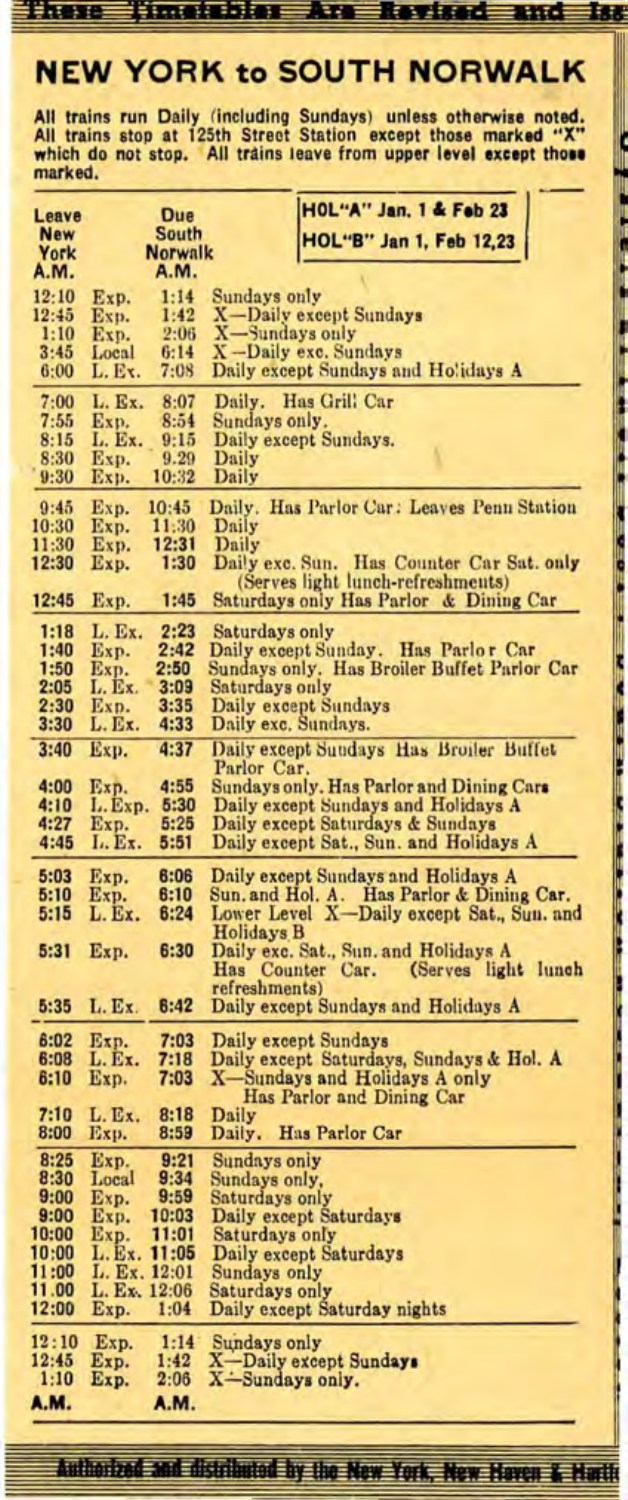**CENTER THEATRE** ROCKEFELLER CENTER 2nd Year-2nd Edition of the **Musical Icetravaganza** "IT HAPPENS ON ICE" 55c-\$1.10-\$1.65 plus tax **NO HIGHER** Eves. except Sun. & Mon.-Mats. Sun., Wed., Sat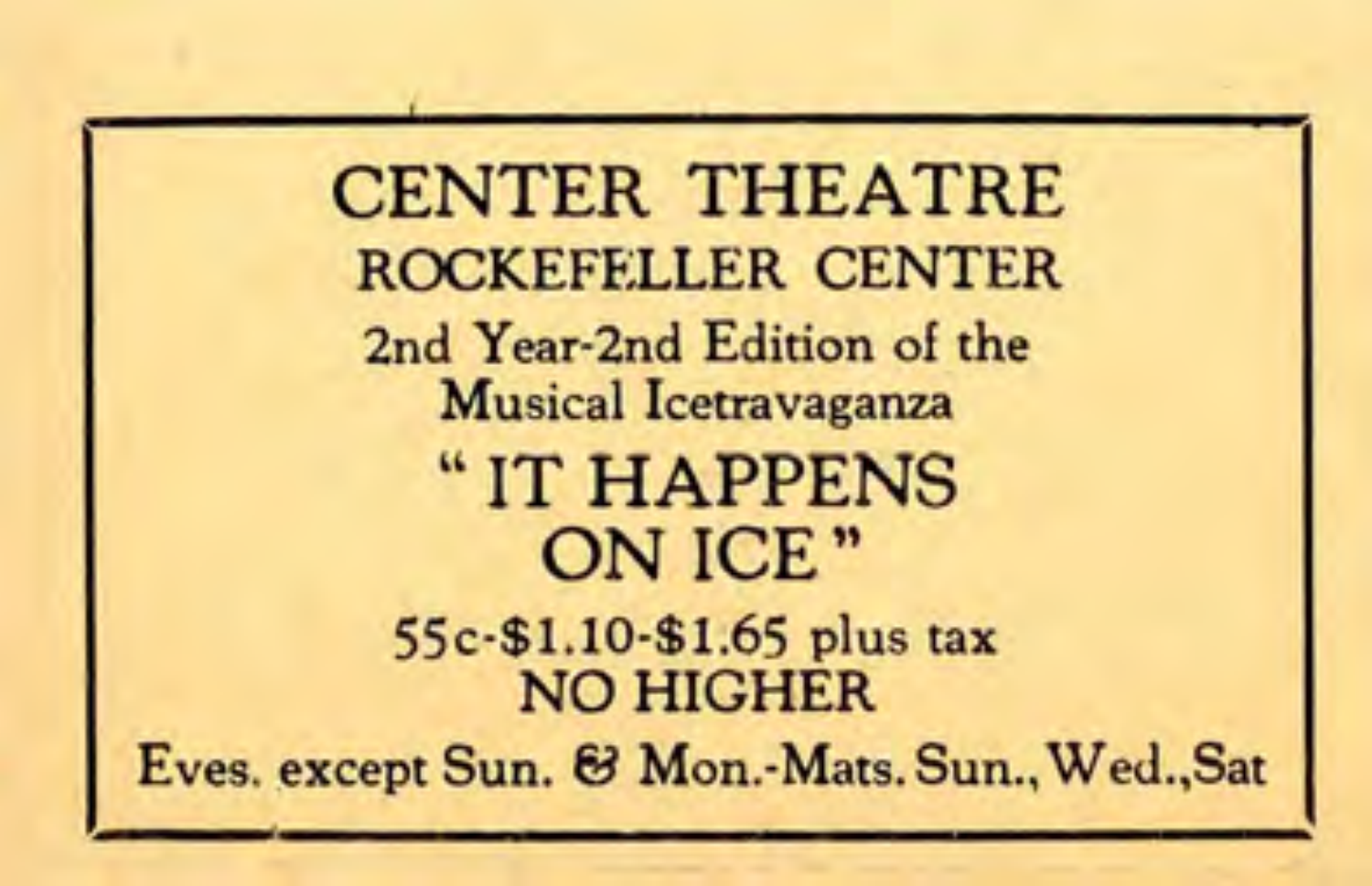## "As One Individual To Another" **INDIVIDUAL LAUNDRY OF NORWALK** Telephone-ROR-Telephone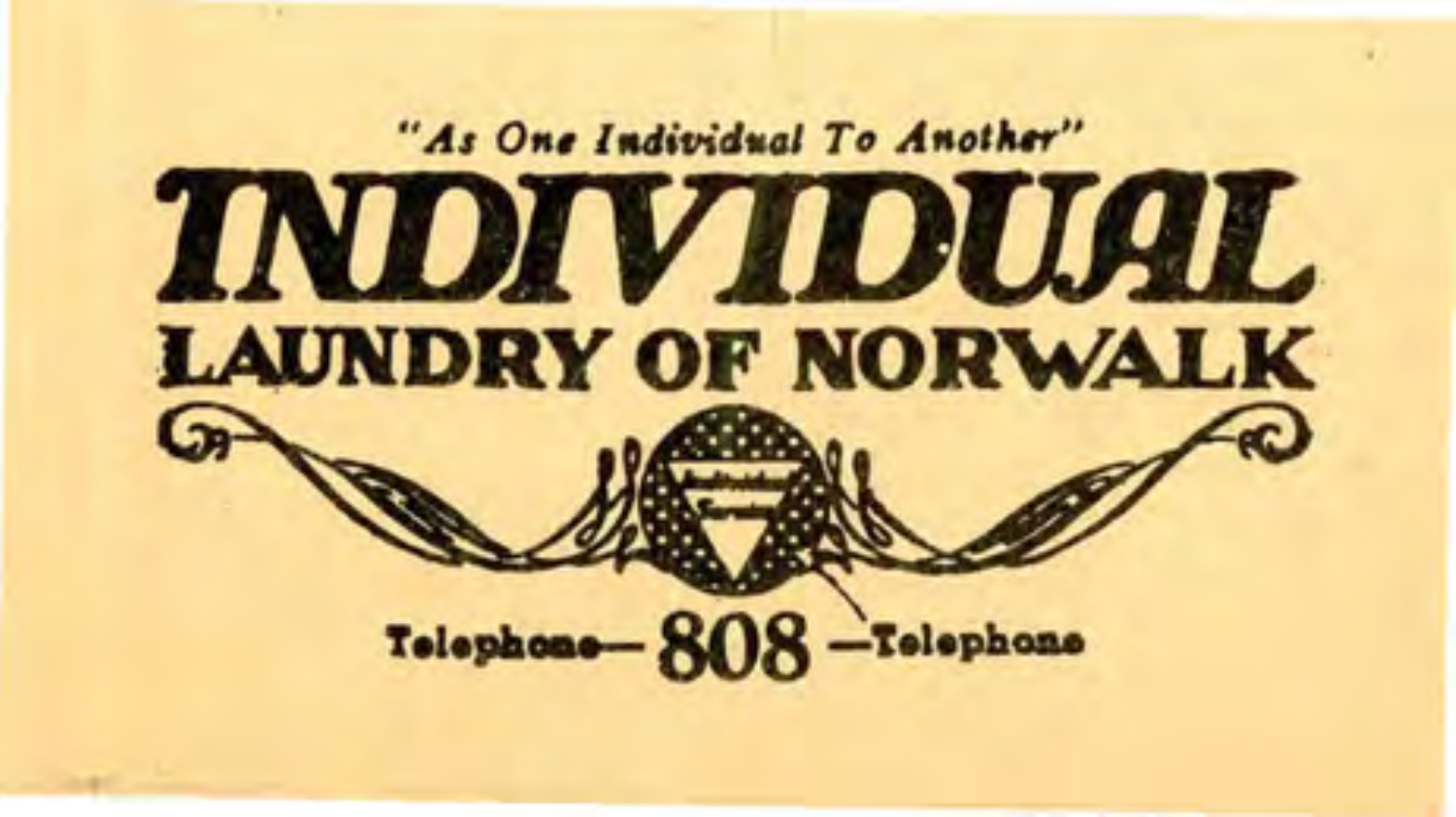THE PARK CENTRAL 56th STREET AND SEVENTH AVENUE, NEW YORK CITY PARLOR WITH BEDROOM န်းနိ ARGEST SINGLE ROOMS  $3<sup>50</sup>$ Swimming Pool and Gymnasium Free to Guests INE AT THE COCOANUT GROVE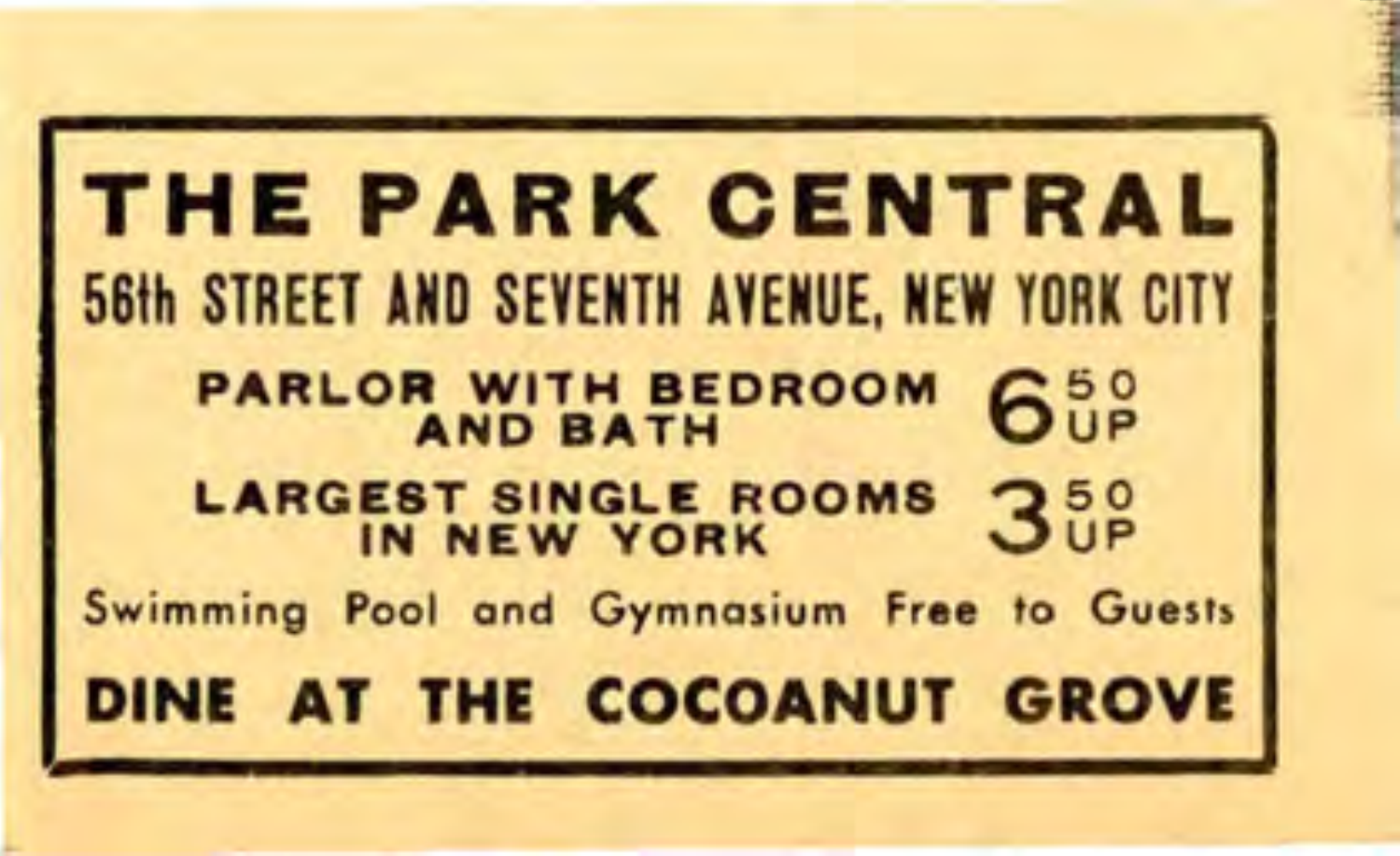with *log fires blazing comfort and* good *cheer* 

# **Silvermine** The Galleries Tavern

SILVERMINE, NORWALK, CONN. 1 *1/2*miles north ·of Merritt Parkway at Route 123 or Route 7

**Ideal for bridge luncheons, afternoon tea cocktails and dinner parties** 

SPECIAL BUFFET SUPPERS THURSDAY EVENINGS AT \$1.00

and you'll enjoy a visit to **OUT ANTIQUE SHOPS and** THE COUNTRY STORE

TELEPHONE NORWALK *6* · 2588